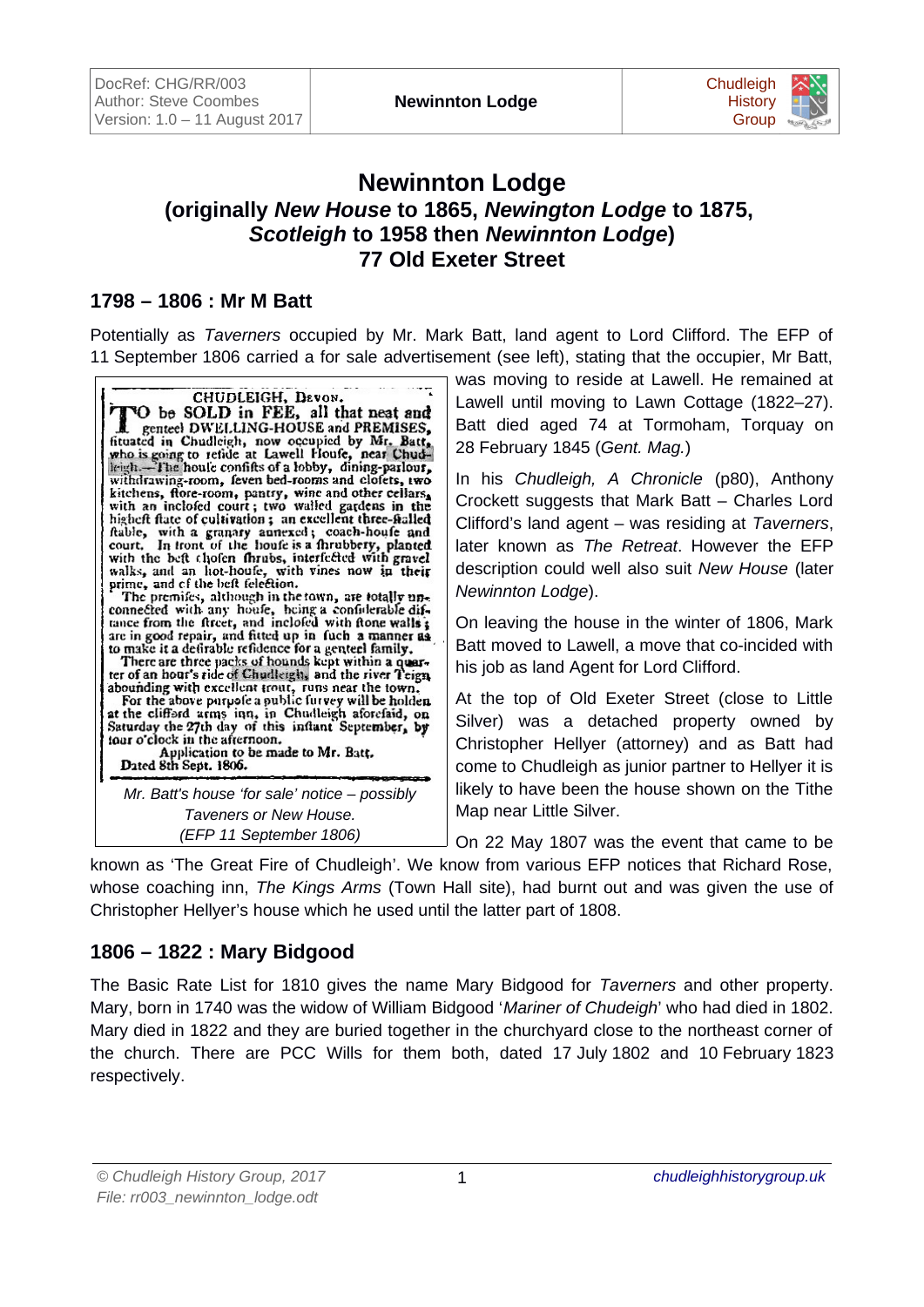

#### **1822 – 1834 :** occupiers not known

#### **1835 – 1861 : Scott Family**

The EFP 12 June 1834 carries a 'For Sale' advertisement (see right) for a property '*on the High Road from Chudleigh to Exeter*' and by the description could well refer to the detached freehold house that was to be purchased by the retired Vice-Admiral Sir William Isaac Scott RN (1779–1861) in 1834/35 and throughout his occupation called *New House*. William Isaac Scott's name first appeared in a parish apprenticeship of 1835.

The 1838 Tithe shows William Isaac Scott as owner and occupier of a building on the site of the existing house (no. 970 in the Apportionment) and another homestead (no. 972) a little to the west which remains today and appears much older but which seems not to have been put to residential use for a considerable amount of time. This was



*(EFP 12 June 1834)*

originally likely to have been the coach house and stables. The adjacent Boyer Hole Meadow was part of his estate; in 1811 (Basic Rate List) Borehole Meadow was owned by Rev John Comyns, rector of Bishopsteignton.



*Extract from the 1838 tithe map showng New House (plot #970), stables (#972) and Boyer Hole Meadow (#968)*

*© Chudleigh History Group, 2017 File: rr003\_newinnton\_lodge.odt*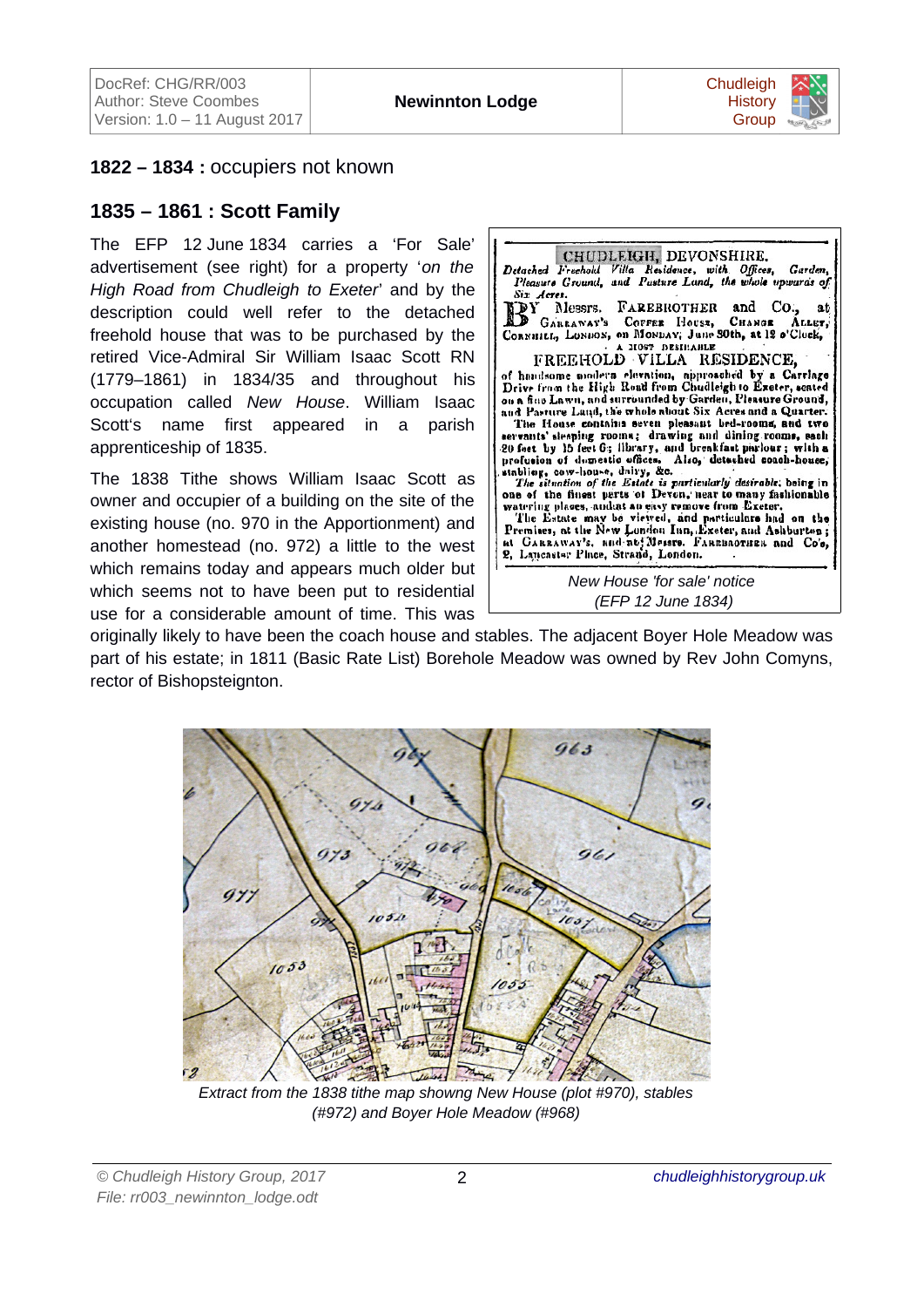| DocRef: CHG/RR/003            |
|-------------------------------|
| Author: Steve Coombes         |
| Version: 1.0 - 11 August 2017 |



Scott was born in Plymouth (St Andrews) in 1779 and entered the Navy in 1792 (Crockett, *Chudleigh, A Chronicle, p109*). He first served on *HMS Windsor Castle* and other vessels, mainly in the West Indies. Six years followed in frigate service off France and then again in the West Indies (a period that spanned Trafalgar) followed by two years on half-pay. Promoted to Captain in 1814 he saw no further service until retiring in the rank of Vice-Admiral in 1846. He had married at Lostwithiel, Cornwall on 15 November 1804 to Elizabeth Bower. A son, William Bower Scott was born at Cattistock, Dorset in 1808 followed by a daughter, Frances born in 1810 (Beaminster) and a third child, Elizabeth (Lostwithiel) in 1814. Elizabeth had come to Chudleigh with her parents and went on to marry curate Charles I.N. Thomas at Chudleigh (regd. Dec QTR 1850). They lived together at Chudleigh Vicarage until his death in 1867.

Crockett suggests that the house was built on the site of an earlier group of dwellings which in the early 1800s were in the ownership of Mr Christopher Hellyer. From his research into the fire of May 1807 he found that Richard Rose moved to Mr Hellyer's house at the top of Exeter Way, it may be that Hellyer owned the land prior to William Isaac Scott but certainly by 1838 Hellyer only had the land where The Elms was built on the other side of the street and on the north side of Colway Lane (Littlehill). Hellyer owned Little Silver in 1811 and in 1815 Colly Lane Meadow was owned by Thomas Pulling. The 1838 Tithe has Christopher Hellyer about where Home Lodge is, on the east side of Old Exeter Street. His widowed daughter Mary Arscott (aged 54) lived next door to him. He is shown on the 1841 Census at about the same location aged 88 (solicitor). He died there on 3 October 1843 aged 90 years.

When Mr and Mrs Hadow (see later) had the house redecorated, alongside a large centrallylocated fireplace were discovered closed up windows, as this wall was then an internal one this suggests at one time the wall was an external one. It was also said that it was Admiral Scott who had the top floor and new roof added.

By the time of the 1841 census three cottages just below Scott's house (in Little Silver) were in the occupation of labouring families with Admiral Sir William Isaac Scott at *New House*.

Sir William Isaac Scott also owned a large tract of land to the rear of his new property (in the Tithe named Boyer Hole Meadow and New House Meadow), bounded on the south by Woodway Street across to what much later became Highlands Park. Extending beyond the modern A38 cutting to the north-west, Crockett suggests that New House Farm (today Highcourt Park, previously Rivendell and originally Home Farm) was included in this estate. The 1838 Tithe Apportionment listing confirms William Isaac Scott in ownership and occupation of unnamed houses, etc, totalling 20 acres 0 roods 25 poles. He is also listed in the 1838 Electoral Roll. In that list New House Farm shows Robert Cleave as occupying the land and that homestead. Although Crockett suggests Scott owned New House Farm this could only have been subsequent to the 1838 Tithe Apportionment. In fact other sources say that New House was the home farm to Filleigh.

Scott's wife Elizabeth died at the house in October 1840 and Sir William twenty-one years later on 12 January 1861. On the 1841 census as *New House*, William Scott was listed aged 60 (as a navy man on half pay) with his unmarried daughter Elizabeth (25). In 1851 the house was still *New House* and Sir William was there with his twelve year old grandson and three servants. In his final years he shared the house with a widowed daughter-in-law Frances E. Scott; it was probably his daughter Elizabeth who donated the stained glass window (north wall of the chancel) in Chudleigh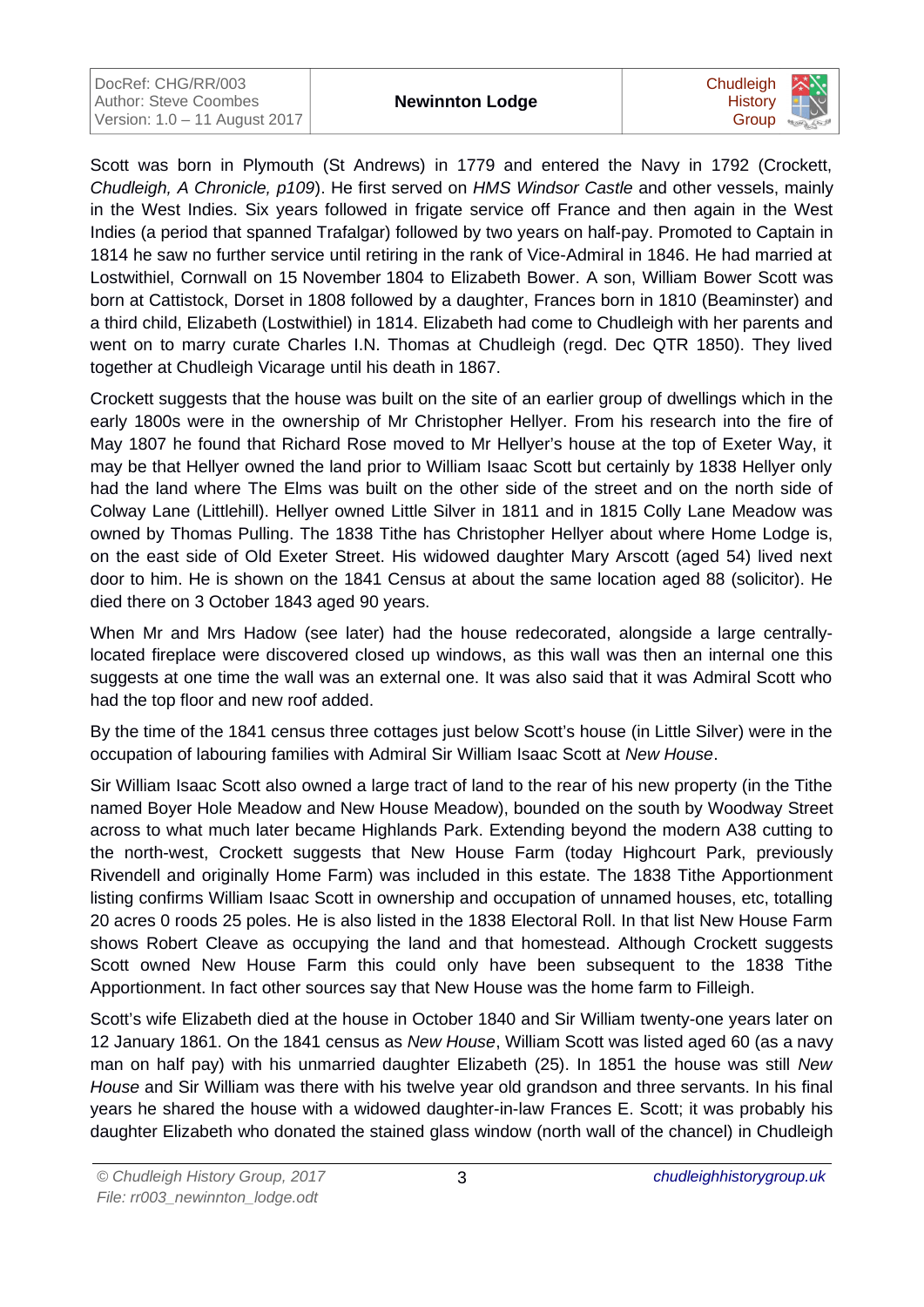

Church to both him and his wife Elizabeth. His son, also living in Chudleigh by the mid-1830s was Mr William Bower Scott, a solicitor of Church Hill House, Fore Street (now The Grey House) who inherited the house on his father's death in 1860.

At the 1861 Census date, the house (still as *New House*) was in the occupation of his widowed daughter-in-law Frances E. Scott (51) described as clergyman's widow, along with her three daughters; Frances E. (19), Mary K. (17) and Charlotte M. (10), the eldest two born at Beaminster, Dorset and Charlotte at Battiscombe, also Dorset.

# **1861 – 1921 : Various Military Tennants**

Sometime following 1861 Frances Scott departed the house and her brother, William Bower let the house to a succession of retired ex-military gentlemen. By 1866 the house was in the occupation of General John Blaxland and his wife Ann. He was the son of Christopher Blaxland of Kent (1770–1812) whose estate there was called *Newington*, hence the house name-change. Christopher's two younger brothers John (1769–1845) and Gregory Blaxland (1778–1853) had emigrated to New South Wales, Australia and named their estate (and house) at Silverwater, *Newington House*, and is still named that today.

In 1866 William Bower Scott donated a piece of land adjacent to the house (Boyer Hole Meadow) to the parish for the building of a reservoir. Today its site can be seen on the left side of the entrance to Highlands Park, most of which was built on the remainder of Boyer Hole Meadow.

The 1871 Census has John Blaxland (born 14 February 1805 Wandsworth, died 8 July 1882 Cheltenham) and Ann Pyke Blaxland (58, born Barnstaple, nee Salmon, died Cheltenham 1893) at *Newington Lodge*. They had married on 9 January 1841.

In 1873 (7 May and 28 May – Exeter Flying Post, see right) *Newington House* on '*very dry and rising ground, near the town of Chudleigh'* was advertised to let, stating that *'for many years past the property had been in the occupation of General Blaxland'*. In addition to describing the house the advertisement also stated coach house, stables, piggery etc with an excellent garden, conservatory and with about seven acres of most productive land. The Blaxlands had moved to Cheltenham from Chudleigh and on the 1881 Census they were living at 5 Priory Street. He was described as a retired Major-General Madras Army. Their son John Salmon Blaxland had been born in India in 1842 (died Cheltenham 10 March 1898).



In 1878 the house was in the occupation of a

General Maister and the name had changed to *Scotleigh* about the same date, no doubt as a memorial to Vice Admiral Scott, certainly by 1880 the house was known by that new name.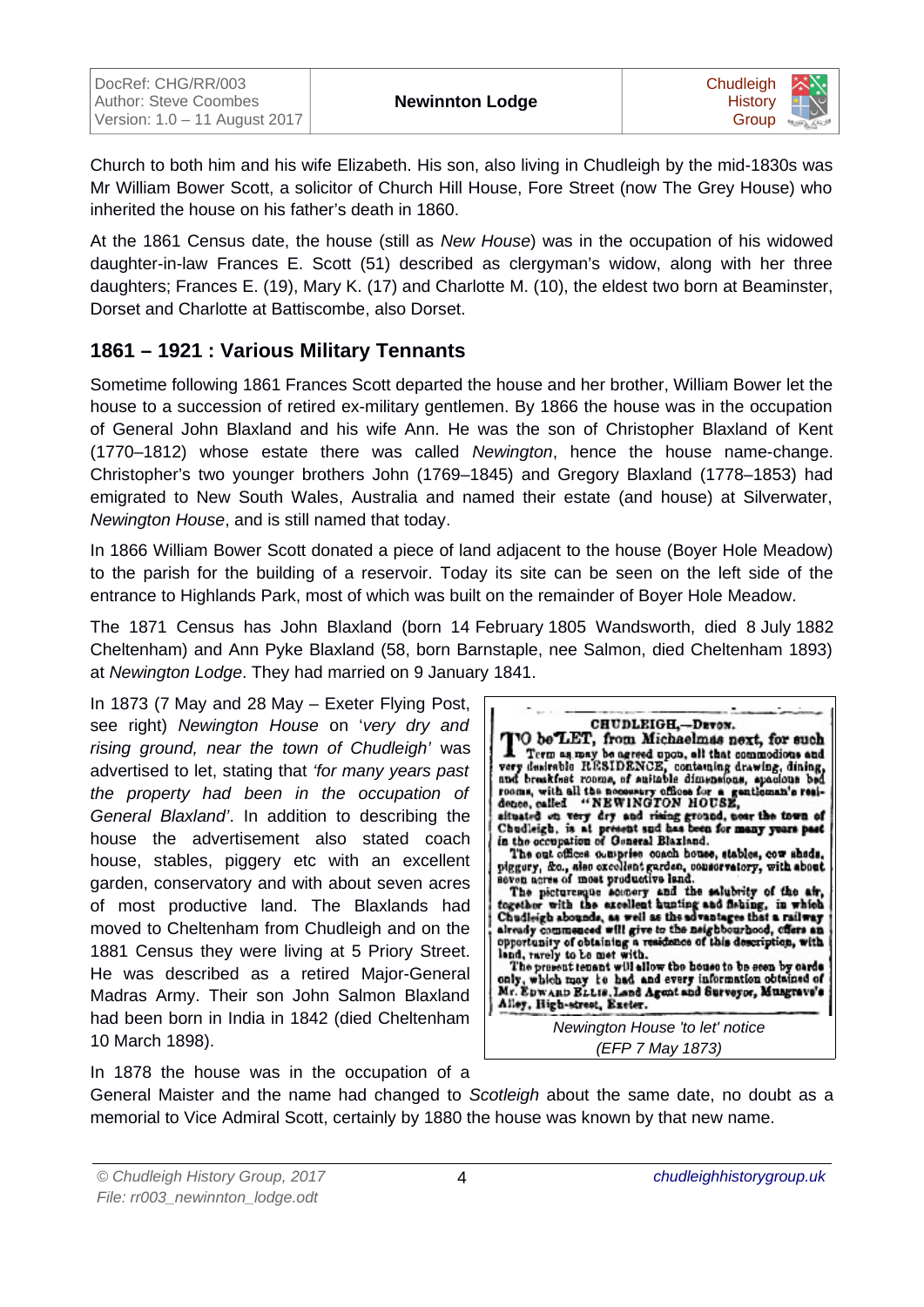

The 1881 Census details a family by the name of Lord. The head of the household was Robert G. Lord (60) born in Ireland. With him his wife Annie (40) born Headley, Middlesex. Their four sons were also present, the eldest three born in Ireland, the youngest, aged 1 was born in Chudleigh.

The Lord family did not stay long; from 1886–1891 the house was in the occupation of Dr Charles Henry Wade (born 1853 Redruth) who stayed for about ten years, leaving not long after the 1891 Census when he was at the house with his wife Mary (nee Douglas, born 1848 Durham) and their two daughters, Minnie (1884 Forest Hill) and Georgetta (1886 Upper Norwood). It was during his time there that the first two telephones were set up in the town (November 1886), one being installed at *Scotleigh* which linked him with his colleague Dr George William Lillies at Fore Street, in the house that is now Alpha House.

The lawns were often used for fêtes and one such occasion occurred in May 1885 when an event was arranged to mark the twenty-fifth anniversary of the Chudleigh Volunteers. The 1893 town directory has a Mrs Scott in residence.

By 1902 the town directory lists a Mrs Dawson along with the Misses Hare. The 1901 Census appears (poor writing) to show widow, Catherine R. Dawson (60), a widow living on her own means possibly born Diptford, Devon with 3 servants. (The 1901 online transcript has the surname as Darrow) Mrs Dawson continued until no later than 1914.

In 1919 the house was in the occupation of Capt. Charles Henry Cardozo (late  $8<sup>th</sup>$  Batt, The Buffs), he was followed by two further retired military men, Lt-Col Thomas Charles Bedford Holland (1923) and Col George Browse DSO MD (1926–30).

# **1921 – 1958 : Post-Scott Owners**

The house had remained in Scott family ownership until 26 November 1921 when it was put up for auction by Col Woodward Scott at the Globe Hotel, Newton Abbot. Although in Scott ownership it may have been let, as a document at Plymouth & West Devon RO shows an Emily Catherine Hare of *Scotleigh*.

In 1935 Mr John Patrick Hepburn JP moved in with his wife Mrs Rose Marion Scott. His family retained it through the war years and up until the close of 1957 when the family moved to Torquay. During their occupation the extensive gardens were often used as the location of fundraising events in support of the many local charities of the time.

On 5 February 1944 the daughter of John Hepburn, Josephine Ruth married at Chudleigh to Franc Granby Saddleir. Born 20 August 1917 at Weymouth, he joined the Devonshire Regiment, 2<sup>nd</sup> Batt in May 1940 and initially went to Gibraltar and then to Malta. During his time there he was awarded both a George Cross and MBE. He later moved to Egypt and Italy before moving to France. He was killed in action there on 19 June 1944 aged 26. He was buried in the CWGC Cemetery at Calvados, France. His name appears on the Chudleigh War Memorial.

J.P. Hepburn had also owned three attached properties in Little Silver numbered 73, 74 and 75 Old Exeter Street. In February 1938 they were included in demolition orders but it was later agreed that after necessary works they were suitable for habitation for at least the following five years. Number 73 (today Sylva Thatch) has a date-plaque high up on the front elevation, marking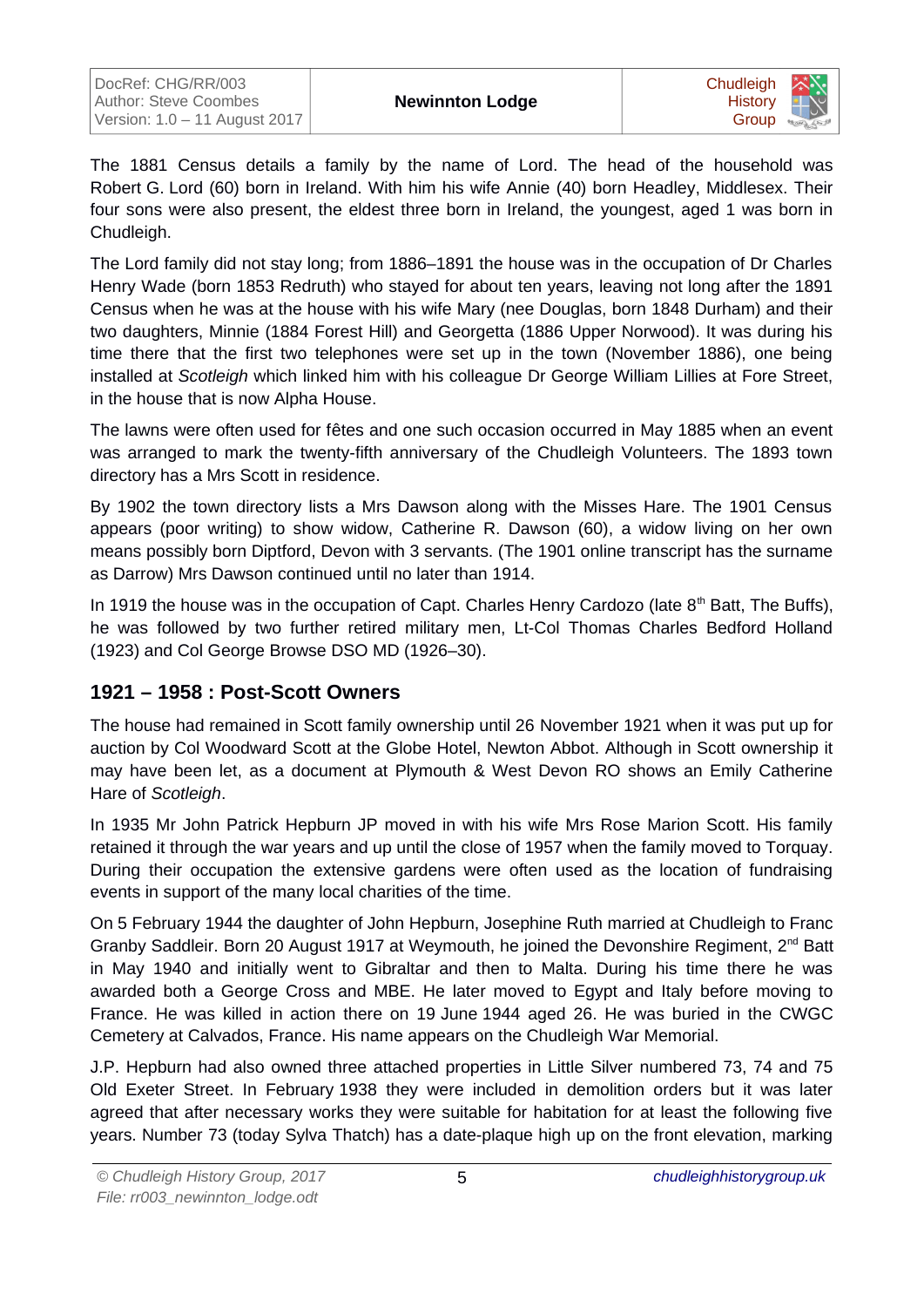

its reconstruction, the plaque carries the year 1938 and the initials 'JPH'. On the 1888 OS map Sylva Thatch is originally shown to be two cottages (they were later numbered as 73 and 74 Old Exeter Street). Its attached neighbour is today called Moon Cottage (75 Old Exeter Street).

Little Silver is mentioned as early as 1730 in the Overseers Rate List when in the ownership of John Pike Jnr. In 1811 it was owned by Hellyer.

Borehole and Barn Meadows were also listed in 1811, shown to be in the ownership of Rev John Comins, rector of Bishopsteignton 1801–1856. Lived at 'Wood', Bishopsteignton.

1951 Voter List as *Scotleigh* : John P and Rose M Hepburn

# **1958 – 1994 : Edward and Lettice Hadow**

Major Edward A. (Teddy) and Mrs Lettice Hadow came to Chudleigh and bought the house in early 1958, having discounted The Lawns, The Laurels and Westwoods. They disliked the address "*Scotleigh*, Chudleigh" considering it to be a tongue-twister and reverted the name (incorrectly) back to *Newinnton Lodge* which they believed from the Hepburn's that had derived from *New Inn* that formerly stood close by. However they did not particularly like that name either saying that it was too long and no one knew how to spell it correctly. They also did not think the house was formerly an inn.

Two years after coming to the town, Mr Hadow accepted the position of Civil Defence organiser. They lived at the house for the next thirty-four years selling it in 1994 to Viv and Alan Summerfield.

On leaving N*ewinnton Lodge*, Major and Mrs Hadow moved to 2 Highlands Park and on widowhood in 2005, Mrs Lettice Hadow moved to a bungalow at 2 Clifford Close.

# **1994 – 2009 : Summerfield Family**

The Summerfields had come from Bovey Tracey where they ran a small electronics business. The 1994 Voter List had Vivian and Jessica Summerfield at Alma House, 6 Old Exeter Street. That business, relocated to *Newinnton Lodge* in 1994, became very successful in Chudleigh and went on to become a world-wide success.

The business moved out to Heathfield in 2006 and the house remained empty apart from some use as office space by their son, Anthony, who then lived in new Exeter Street. Alan, his father tended the grounds while his mother lived in Italy. In May 2009 Mr Anthony Summerfield applied to Teignbridge DC for Change of Use permission from light industrial to residential.

In 2012 the house seemed to be lived in again and various work was occurring in the outbuildings to the rear. Felling of some trees in the grounds has also recently taken place.